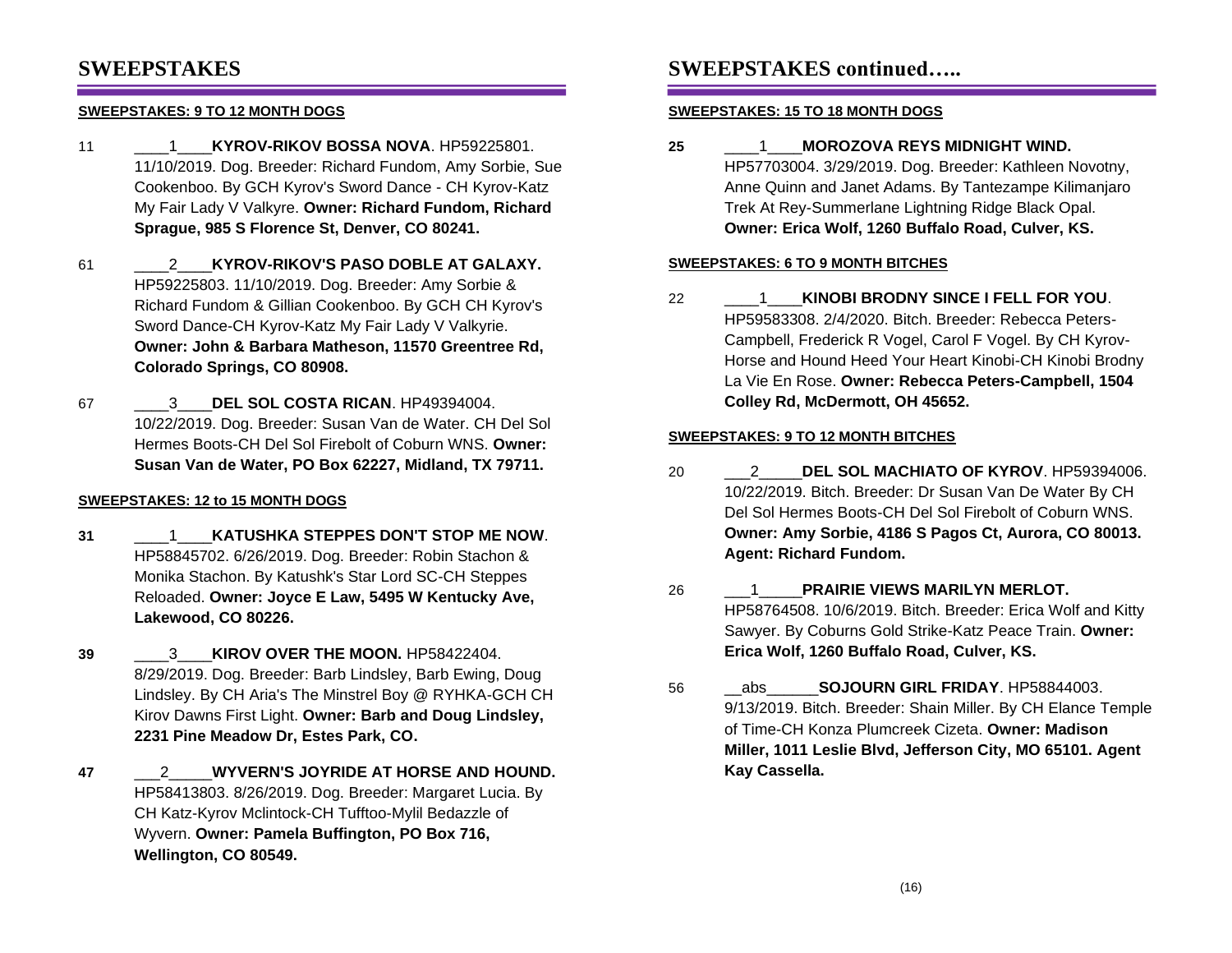### **SWEEPSTAKES continued…..**

### **SWEEPSTAKES: 12 TO 15 MONTH BITCHES**

**42** \_\_\_1\_\_\_\_\_ **KIROV DANCE BY THE LIGHT OF THE MOON.** HP58424403. 8/29/2019. Bitch. Breeder: Barbara Ewing, Barb Lindsley & Doug Lindsley. By CH Aria's The Minstrel Boy at Ryhka-GCH Kirov Dawn's First Light. **Owner: Barbara E Ewing, 17 County Road A16C, Las Vegas, NM 87701.**

#### **SWEEPSTAKES: 15 TO 18 MONTH BITCHES**

- **34** \_\_\_\_1\_\_\_\_**MOROZOVA REY'S SUMMERLANE MANDOLIN WIND.** HP57703002. 3/29/2019. Bitch. Breeder: Kathleen Novotny, Janet Adams, Anne Quinn. By GCH Tantezampe Kilimanjaro Trek At Rey-CH Summerlane Lightning Ridge Black Opal. **Owner: Kathleen Novotny, Janet Adams, Anne Quinn, 1871 Three Mile Dr, Reno, NV 89509.**
- **36** \_\_\_\_2\_\_\_\_**CHRYSALIS STAR OF MY HEART.** HP57859004. 4/13/2019. Bitch. Breeder: Pamela J Leichnam. By GCH CH Estet Classic Yarlolik At Chrysalis-GCH CH The Call of Wings BN. **Owner: Darcy Ferrentino and Pamela Leichnam, 175 Reserve Road, West Seneca, NY 14224.**

BEST IN SWEEPSTAKES 34

BEST OPPOSITE IN SWEEPSTAKES 31

### **VETERAN SWEEPSTAKES**

### **VETERAN DOGS: 7 TO 10 YEARS**

**59** \_\_\_\_1\_\_\_\_ **CH NOVGOROD'S MIKHAYL ROMULEVICH CD CGC**. HP41154301. 7/30/2011. Dog. Breeder: Lyn Snyder Hoflin. By CH Folly Qtrs' Dobro Romul SC-GCH Astara's Natalya of Novgorod SC CGC. **Owner: Lyn Snyder Hoflin, 6917 W 83rd Way, Arvada, CO 80003.**

## **SWEEPSTAKES continued…..**

#### **VETERAN DOGS: 7 TO 10 YEARS continued…..**

**79** \_\_\_\_2\_\_\_\_**GLACIERS OH CAPTAIN MY CAPTAIN.** HP45879301. 8/15/2013. Dog. Breeder: Lisa & Allan Durand. By GCH CH Zabava Bering Strait-DC Jubilee Glacier No Place Like Home SC. **Owner: Barb & Doug Lindsley, Lisa Durand, 2231 Pine Meadow Dr, Estes Park, CO 80517.**

#### **SWEEPSTAKES VETERAN DOGS: 10 YEARS and OLDER**

**73** \_\_\_\_1\_\_\_\_**GCHS DEL SOL ENDLESS ENDEAVOR WNS.** HP39055405. 5/10/2010. Dog. Breeder: Susan Van de Water & Sandra Moore & Mary Childs. By DC Windnsatin Phast on the Take SC-Avalon Tigress in the Dark JC. **Owner: Susan Van de Water, PO Box 62227, Midland, TX 79711.**

#### **SWEEPSTAKES VETERAN BITCHES: 7 TO 10 YEARS**

- **24** \_\_\_\_2\_\_\_\_**GCH DC ATTAWAY-KINOBI GALA MARGARITA SC.** HP43909801. 8/6/2012. Bitch. Breeder: Rebecca Peters-Campbell, Melissa Pearce, KC Thompson, Tom Golcher. By Chabibi's Korona-Kazan SC ROMX-CH Attaway-Kinobi Running To Paradise SC. **Owner: Rebecca Peters-Cambell, 1504 Colley Rd, McDermott, OH 45652.**
- **58** \_\_\_1\_\_\_\_\_**GCH CH CHRYSALIS THE CALL OF WINGS BN**. HP44761406. 2/16/2013. Bitch. Breeder: Pamela Jo Leichtnam & Janis McFerrin. By Firequest Beowulf-GCH CH Chrysalis Endless Night. **Owner: Pamela Jo Leichtnam, W155 N5253 El Rio Ct, Menomonee Falls, WI 53051.**
- **76** \_\_\_3\_\_\_\_\_**DC AVALON WW DARKSKAYA DARE CGC SC RN VLAA ROM-P**. HP44574105. 10/20/2012. Bitch. Breeder: S Moore, S Vandewater, MD, S Bergstresser, D Embry. By DC Avalon WNS Rising Sun BN SC CGCA-Avalon Tigress in the Dark SC CC CM ROM-x. **Owner: Leigh & Ken Paintin, HC68 Box 80, Willard, NM 87063.**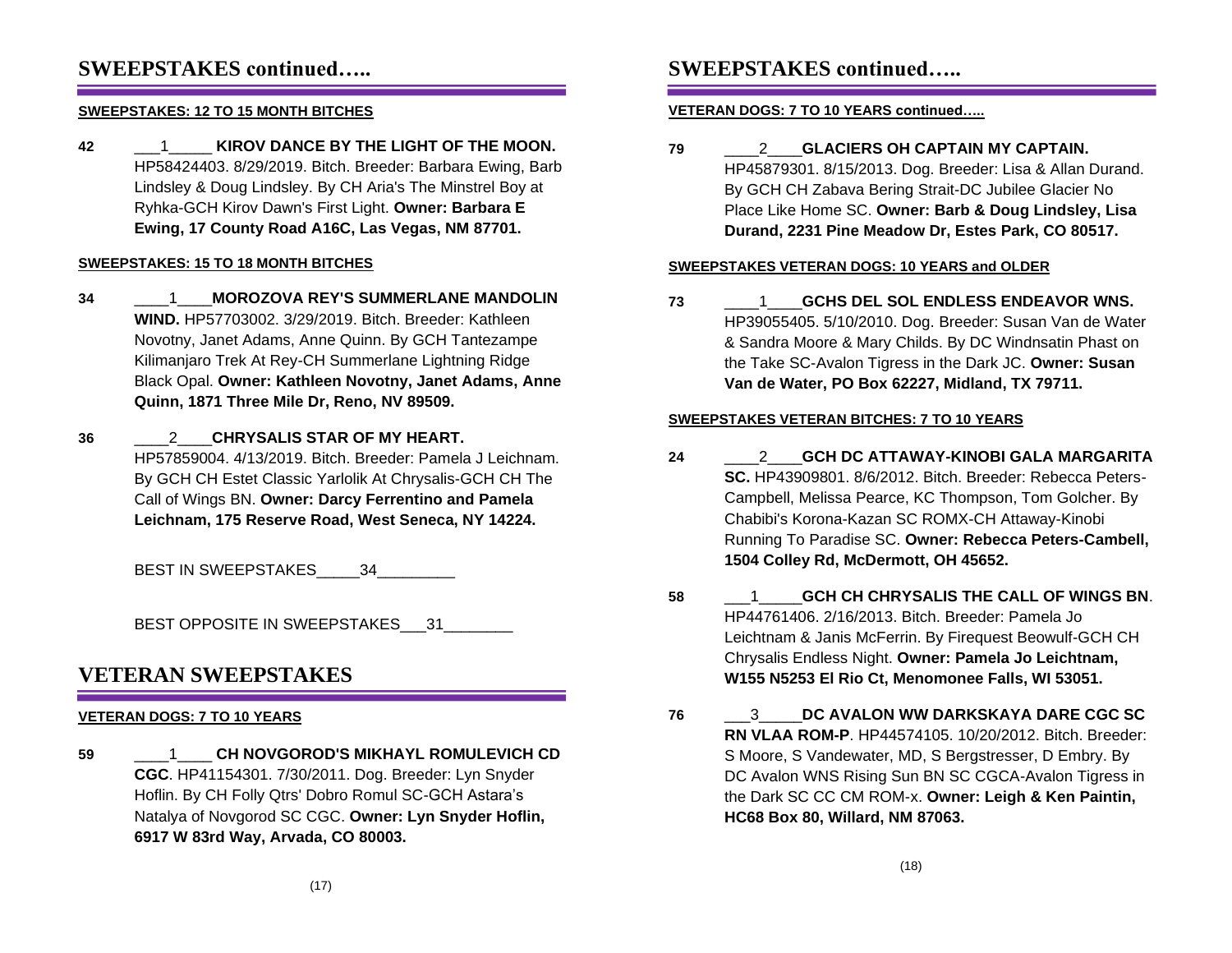### **SWEEPSTAKES - DUAL CHAMPION STAKES**

#### **SWEEPSTAKES VETERAN BITCHES: 10 YEARS and OLDER**

- **44** \_\_\_\_1\_\_\_\_**GCH KIROV PULSATILLA.** HP37843301. 6/10/2010. Bitch. Breeder: Barbara E Ewing. By CH Windrift Kaleidescope JC-CH Kirov All Aflame JC. **Owner: Barbara E Ewing, 17 County Road A16C, Las Vegas, NM 87701.**
- **84** \_\_\_\_2\_\_\_\_**GCH CH CHRYSALIS ENDLESS NIGHT.** HP34477506. 6/15/2009. Bitch. Breeder: Pamela Jo Leichtnam & Janis McFerrin. By CH Manitias Brilliant in Black-GCH CH Chrysalis Winter Gold. **Owner: Pamela Jo Leichtnam, W155 N5253 El Rio Ct, Menomonee Falls, WI 53051.**

BEST IN VETERAN SWEEPSTAKES 59

BEST OPPOSITE IN SWEEPSTAKES 44

### **DUAL CHAMPION STAKES**

### **YOUNG DOGS - 1-3 YEARS**

**71** \_\_\_1\_\_\_\_\_**CH DEL SOL MISSION IMPOSSIBLE.** HP55986502. 1/21/2018. Dog. Breeder: Susan Van de Water. By GCH CH Wind N Satin End of Time Del Sol SC-Del Sol Estrella. **Owner: Susan Van de Water, PO Box 62227, Midland, TX 79711.**

#### **VETERAN DOGS - 10 YEARS AND OVER**

**73** \_\_\_\_1\_\_\_\_**GCHS DEL SOL ENDLESS ENDEAVOR WNS.** HP39055405. 5/10/2010. Dog. Breeder: Susan Van de Water & Sandra Moore & Mary Childs. By DC Windnsatin Phast on the Take SC-Avalon Tigress in the Dark JC. **Owner: Susan Van de Water, PO Box 62227, Midland, TX 79711.**

# **DUAL CHAMPION STAKES continued…..**

### **MATURE BITCHES – 3-7 YEARS**

- **64** \_\_\_\_\_2\_\_\_**CH KACHINA ALL FOR LOVE CC CM.** HP47400905. 4/16/2014. Bitch. Breeder: Carol Enz. By CH Kachina-Valeska Dream Dancer SC-GCH Kirov Embrujada RN JC. **Owner: Linda Turner, PO Box 515, Mountainair, NM 87036.**
- **74** \_\_\_\_1\_\_\_\_**CH PERLOVA AVALON GIDDY UP GO CC CM SC.** HP52078502. 6/26/2016. Bitch. Breeder: Leigh Paintin & Sandra Moore. By CH Zoiboys Gibson SC CGC-DC Avalon Ww Darksksys Dare CGC SC RN VLAA ROM-P. **Owner: Leigh & Ken Paintin, HC 68 Box 80, Willard, NM 87063.**
- **90\*** \_\_\_\_3\_\_\_\_**CH DEL SOL FIREBOLT OF COBURN WNS.** HP48992305. 11/20/2014. Bitch. Breeder: Susan Van de Water & Mary Childs & Patricia Shaw. By GCHS Del Sol Endless Endeavor WNS-DC Windnsatin Dragons Maiden SC. **Owner: Susan Van de Water, PO Box 62227, Midland, TX 79711.**

### **VETERAN BITCHES - 7 YEARS AND UNDER 10 YEARS OF AGE**

**24** \_\_\_\_1\_\_\_\_**GCH DC ATTAWAY-KINOBI GALA MARGARITA SC.** HP43909801. 8/6/2012. Bitch. Breeder: Rebecca Peters-Campbell, Melissa Pearce, KC Thompson, Tom Golcher. By Chabibi's Korona-Kazan SC ROMX-CH Attaway-Kinobi Running To Paradise SC. **Owner: Rebecca Peters-Cambell, 1504 Colley Rd, McDermott, OH 45652.**

BEST IN DUAL CHAMPION STAKES\_\_\_\_\_74\_\_\_\_\_\_\_\_\_

BEST OPPOSITE IN DUAL CHAMPION STAKES\_\_\_73\_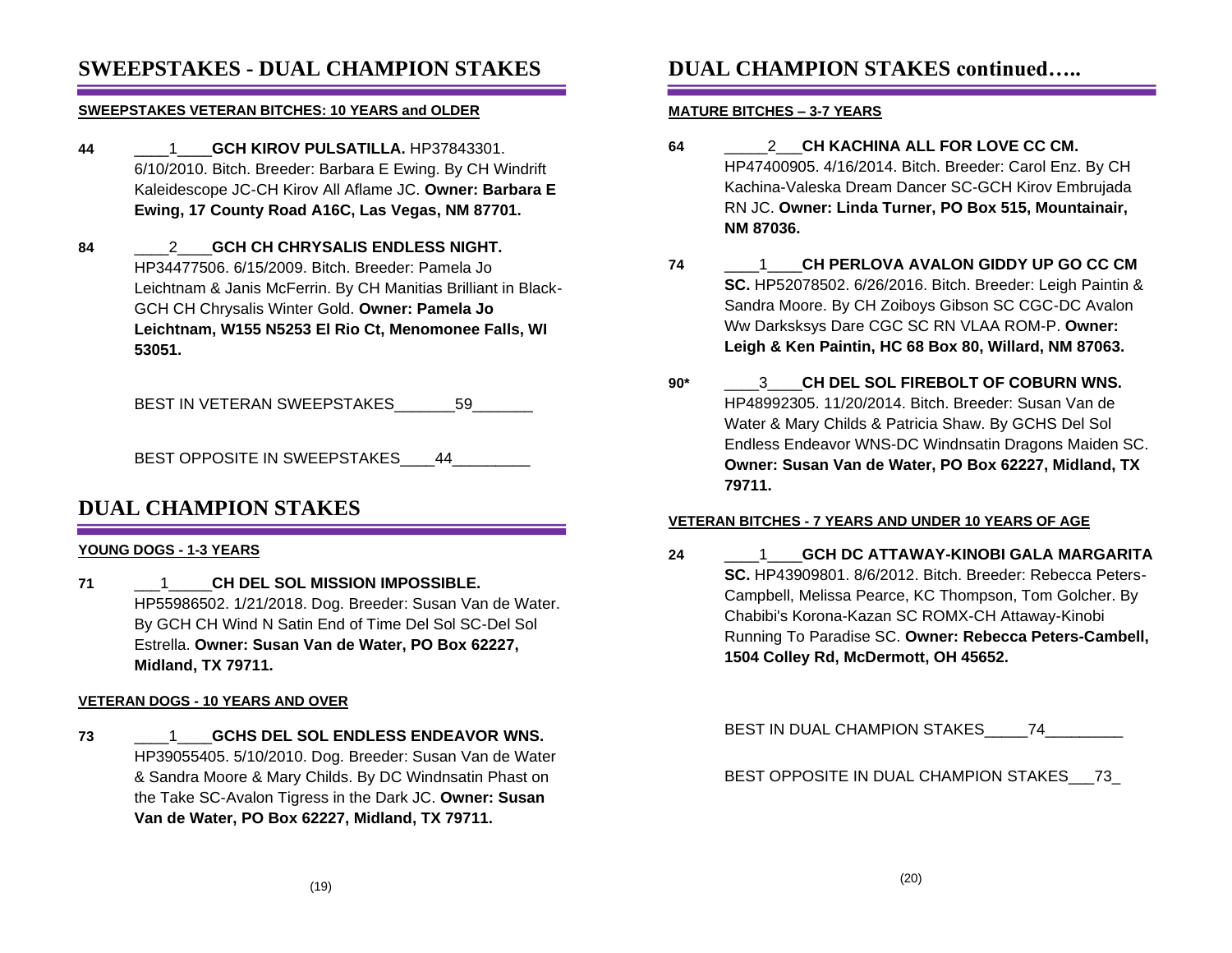### **STUD DOG**

- **33** \_\_abs\_\_\_\_\_\_ **KATUSHKA'S STAR LORD SC**. HP53656704. 5/15/2017. Dog. Breeder: Joyce Law. By CH Katushka's Rock Star JC CGC-GCH Katushka's Charade JC. **Owner: Joyce E Law, 5495 W Kentucky Ave, Lakewood, CO 80226.**
- **55** \_\_\_\_1\_\_\_\_**GCH KACHINA RADAR LOVE**. HP47400901. 4/16/2014. Dog. Breeder: Carol Enz. By CH Kachina-Valeska Dream Dancer SC-GCH Kirov Embrujada JC. **Owner: Carol Enz, PO Box 876, Ramah, NM 87321.**

### **BROOD BITCH**

- **30** \_\_\_\_\_2\_\_\_ **GCH KATUSHKA'S CHARADE SC**. HP46734704. 2/1/2014. Bitch. Breeder: Joyce E Law. By CH Katushka's Gauguin-CH Jubilee Solatido At Katushka. **Owner: Joyce E Law, 5495 W Kentucky Ave, Lakewood, CO 80226.**
- **38** \_\_abs\_\_\_\_\_\_**KIROV DAWNS FIRST LIGHT.** HP49285004. 3/4/2015. Bitch. Breeder: Barbara Ewing. By GCH DC Windrift Tahoe Chances Are SC-GCH CH Kirov Pulsatilla. **Owner: Barb and Doug Lindsley, 2231 Pine Meadow Dr, Estes Park, CO.**
- **76** \_\_\_\_1\_\_\_\_**DC AVALON WW DARKSKAYA DARE CGC SC RN VLAA ROM-P.** HP44574105. 10/20/2012. Bitch. Breeder: S Moore, S Vandewater, MD, S Bergstresser, D Embry. By DC Avalon WNS Rising Sun BN SC CGCA-Avalon Tigress in the Dark SC CC CM ROM-x**. Owner: Leigh & Ken Paintin, HC68 Box 80, Willard, NM 87063.**
- **90\*** \_\_\_\_3\_\_\_\_**CH DEL SOL FIREBOLT OF COBURN WNS.** HP48992305. 11/20/2014. Bitch. Breeder: Susan Van de Water & Mary Childs & Patricia Shaw. By GCHS Del Sol Endless Endeavor WNS-DC Windnsatin Dragons Maiden SC. **Owner: Susan Van de Water, PO Box 62227, Midland, TX 79711.**

### **BRACE**

### **BR-11** abs

(23)KINOBI JUMPIN' JACK FLASH. HP5582701. 5/14/2018. Dog. Breeder: Rebecca Peters-Campbell. By GCH DC Avalon Druid Dance Willowind BCAT CGCA CGCU SC THDN TKN-GCH DC Attaway-Kinobi Gala Margarita SC. Owner: Suanne Cecere & Rebecca Peters-Campbell, 1504 Colley Rd, McDermott, OH 45652.

(24)GCH DC ATTAWAY-KINOBI GALA MARGARITA SC. HP43909801. 8/6/2012. Bitch. Breeder: Rebecca Peters-Campbell, Melissa Pearce, KC Thompson, Tom Golcher. By Chabibi's Korona-Kazan SC ROMX-CH Attaway-Kinobi Running To Paradise SC. Owner: Rebecca Peters-Cambell, 1504 Colley Rd, McDermott, OH 45652.

## **3 RD GENERATION**

- **30** \_\_\_\_2\_\_\_\_ **GCH KATUSHKA'S CHARADE SC**. HP46734704. 2/1/2014. Bitch. Breeder: Joyce E Law. By CH Katushka's Gauguin-CH Jubilee Solatido At Katushka. **Owner: Joyce E Law, 5495 W Kentucky Ave, Lakewood, CO 80226.**
- **44** \_\_abs\_\_\_\_\_\_**GCH KIROV PULSATILLA.** HP37843301. 6/10/2010. Bitch. Breeder: Barbara E Ewing. By CH Windrift Kaleidescope JC-CH Kirov All Aflame JC. **Owner: Barbara E Ewing, 17 County Road A16C, Las Vegas, NM 87701.**
- **73** \_\_3\_\_\_\_\_\_**GCHS DEL SOL ENDLESS ENDEAVOR WNS.** HP39055405. 5/10/2010. Dog. Breeder: Susan Van de Water & Sandra Moore & Mary Childs. By DC Windnsatin Phast on the Take SC-Avalon Tigress in the Dark JC. **Owner: Susan Van de Water, PO Box 62227, Midland, TX 79711.**
- **84** \_\_\_\_1\_\_\_\_**GCH CH CHRYSALIS ENDLESS NIGHT.** HP34477506. 6/15/2009. Bitch. Breeder: Pamela Jo Leichtnam & Janis McFerrin. By CH Manitias Brilliant in Black-GCH CH Chrysalis Winter Gold. **Owner: Pamela Jo Leichtnam, W155 N5253 El Rio Ct, Menomonee Falls, WI 53051.**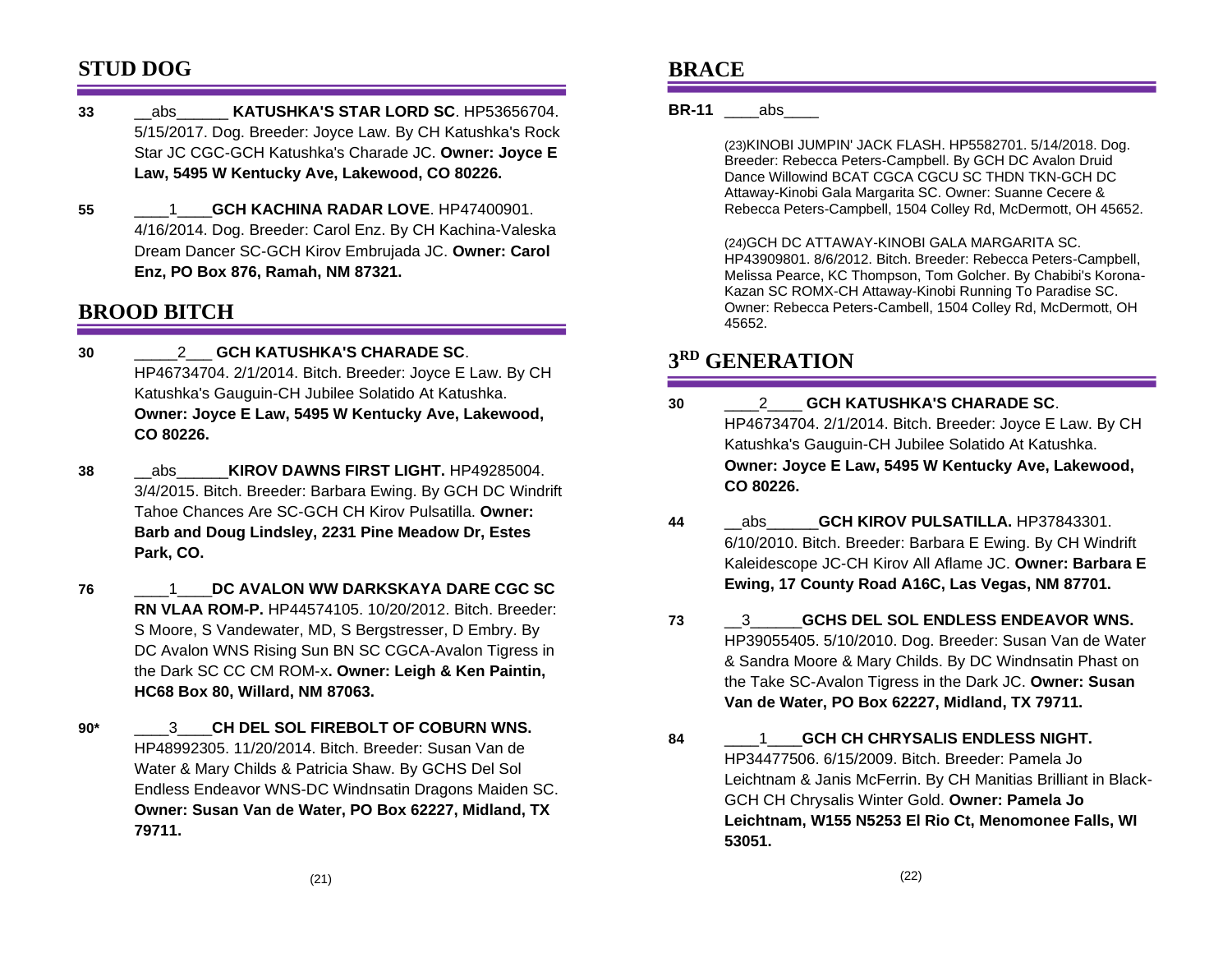## **CONFORMATION – Dogs**

### **9 MONTHS AND UNDER 12 MONTHS**

- 11 \_\_\_\_1\_\_\_\_**KYROV-RIKOV BOSSA NOVA**. HP59225801. 11/10/2019. Dog. Breeder: Richard Fundom, Amy Sorbie, Sue Cookenboo. By GCH Kyrov's Sword Dance - CH Kyrov-Katz My Fair Lady V Valkyre. **Owner: Richard Fundom, Richard Sprague, 985 S Florence St, Denver, CO 80241.**
- 61\* \_\_\_2\_\_\_\_\_**KYROV-RIKOV'S PASO DOBLE AT GALAXY.** HP59225803. 11/10/2019. Dog. Breeder: Amy Sorbie & Richard Fundom & Gillian Cookenboo. By GCH CH Kyrov's Sword Dance-CH Kyrov-Katz My Fair Lady V Valkyrie. **Owner: John & Barbara Matheson, 11570 Greentree Rd, Colorado Springs, CO 80908.**
- 67\* \_\_\_\_3\_\_\_\_**DEL SOL COSTA RICAN**. HP49394004. 10/22/2019. Dog. Breeder: Susan Van de Water. CH Del Sol Hermes Boots-CH Del Sol Firebolt of Coburn WNS. **Owner: Susan Van de Water, PO Box 62227, Midland, TX 79711.**

### **12 MONTHS AND UNDER 18 MONTHS**

- **25\*** \_\_\_1\_\_\_\_\_**MOROZOVA REYS MIDNIGHT WIND.** HP57703004. 3/29/2019. Dog. Breeder: Kathleen Novotny, Anne Quinn and Janet Adams. By Tantezampe Kilimanjaro Trek At Rey-Summerlane Lightning Ridge Black Opal. **Owner: Erica Wolf, 1260 Buffalo Road, Culver, KS.**
- **31\*** \_\_\_\_3\_\_\_\_**KATUSHKA STEPPES DON'T STOP ME NOW**. HP58845702. 6/26/2019. Dog. Breeder: Robin Stachon & Monika Stachon. By Katushk's Star Lord SC-CH Steppes Reloaded. **Owner: Joyce E Law, 5495 W Kentucky Ave, Lakewood, CO 80226.**
- **39\*** \_\_\_\_4\_\_\_\_**KIROV OVER THE MOON.** HP58422404. 8/29/2019. Dog. Breeder: Barb Lindsley, Barb Ewing, Doug Lindsley. By CH Aria's The Minstrel Boy @ RYHKA-GCH CH Kirov Dawns First Light. **Owner: Barb and Doug Lindsley, 2231 Pine Meadow Dr, Estes Park, CO.**

## **CONFORMATION – Dogs continued…..**

### **12 MONTHS AND UNDER 18 MONTHS continued…..**

**47\*** \_\_\_\_2\_\_\_\_**WYVERN'S JOYRIDE AT HORSE AND HOUND.** HP58413803. 8/26/2019. Dog. Breeder: Margaret Lucia. By CH Katz-Kyrov Mclintock-CH Tufftoo-Mylil Bedazzle of Wyvern. **Owner: Pamela Buffington, PO Box 716, Wellington, CO 80549.**

### **BRED BY EXHIBITOR**

- **23\*** \_\_\_\_2\_\_\_\_**KINOBI JUMPIN' JACK FLASH.** HP5582701. 5/14/2018. Dog. Breeder: Rebecca Peters-Campbell. By GCH DC Avalon Druid Dance Willowind BCAT CGCA CGCU SC THDN TKN-GCH DC Attaway-Kinobi Gala Margarita SC. **Owner: Suanne Cecere & Rebecca Peters-Campbell, 1504 Colley Rd, McDermott, OH 45652.**
- **33\*** \_\_\_\_1\_\_\_\_ **KATUSHKA'S STAR LORD SC**. HP53656704. 5/15/2017. Dog. Breeder: Joyce Law. By CH Katushka's Rock Star JC CGC-GCH Katushka's Charade JC. **Owner: Joyce E Law, 5495 W Kentucky Ave, Lakewood, CO 80226.**
- **85** \_\_\_moved to Open\_\_\_\_\_**JUBILEE QUONNECT THE DOTS.** HP56365006. 6/8/2018. Dog. Breeder: Cindi Gredys. By GCH Jubilee Glacier Ozlandia SC-GCH DC Jubilee Drop of Golden Sun SC**. Owner: Cindi Gredys, 9730 Cinnamon Dr, Omaha, NE 68136.**

### **AMERICAN BRED**

**49\*** \_\_\_1\_\_\_\_\_ **KATUSHKA'S HOLLYWOOD STAR.** HP53656702. 5/15/2017. Dog. Breeder: Joyce Law. By CH Katushka's Rock Star JC-GCH Katushka's Charade SC. **Owner: Kim Plache & David Westfall, 1909 W 23rd St, Loveland, CO 80538.**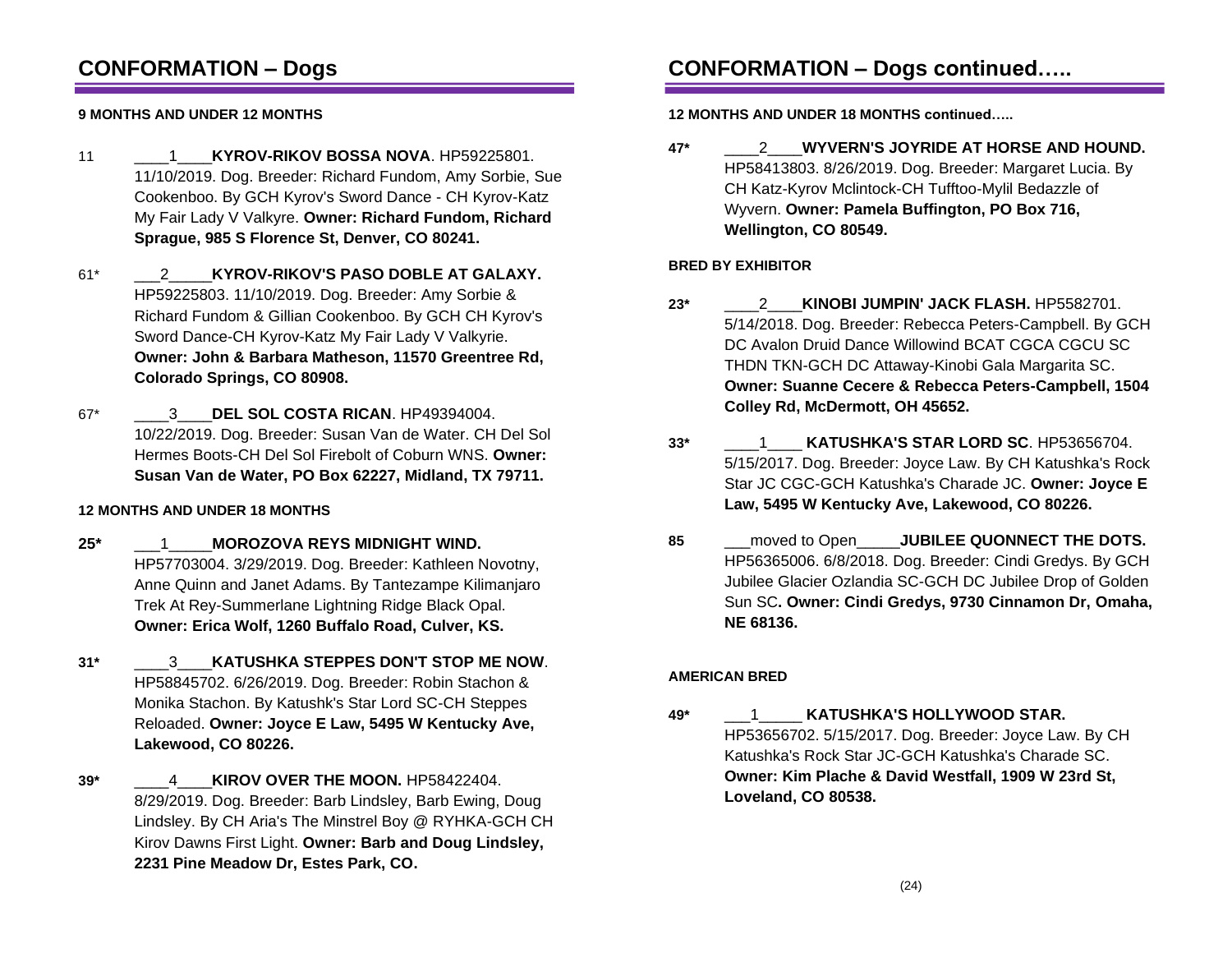## **CONFORMATION – Dogs continued…..**

### **OPEN**

- **21** \_\_\_4\_\_\_\_\_**VAL-THOR'S HONKY TONK WOMAN. UNDERCOVER CGC CGCA CGCU**. HP51064006. 3/23/2016. Dog. Breeder: Betty de la Rosa and Shauna Summers. By CH Golightly Val-Thor Czechmate-GCH DC Jedawns Princess Cinderella at Val-Thor MC. **Owner: Jennifer Gysler & Kevin Gysler & Keith Hicks, PO Box 720249, Pinon Hills, CA 92372.**
- **27\*** \_\_\_\_\_\_\_\_**SVERSHIN'S BRAVADA**. HP55219107. 3/11/2018. Dog. Breeder: Terry Ann Doane. By CH Maskova's Heart of the Rose JC-CH SVerhin Twin Elms Adele SC. **Owner: Terry Ann Doane, 7041 NW 28th Street, Ankeny, Iowa 50129.**
- **41\*** \_\_\_3\_\_\_\_\_ **KIROV QUICKSILVER.** HP51410205. 5/2/2016. Dog. Breeder: Barb Ewing. By CH Kachina Radar Love-GCH CH Kirov Pulsatilla. **Owner: Barb & Doug Lindsley, 2231 Pine Meadow Dr, Estes Park, CO 80517.**
- **53\*** \_\_\_1\_\_\_\_\_ **CHRYSALIS JUBILEE AMARO.** HP54812901. 11/11/2017. Dog. Breeder: Cindi Gredys. By GCH CH Estet Classic Yarolik At Chrysalis-GCHB DC Jubilee Drop Of Golden Sun SC. **Owner: Pamela Jo Leichtnam, W155 N5253 El Rio Ct, Menomonee Falls, WI 53051.**
- **63\*** \_\_\_\_\_\_\_\_**PERLOVA AVALON BOLDLY GO JC CGC SSR GRC.** HP52078501. 6/26/2016. Dog. Breeder: Sandra Moore and Leigh Paintin. By CH Zoiboyz Gibson SC CGC LCM SCRC DCH-DC Avalon WW Darkskaya Dare CGC FCH SC RN VLAA JSR. **Owner: Denise J Ross, PO Box 148, Mountainair, NM 87036.**
- **75\*** \_\_abs\_\_\_\_\_\_**SVERSHIN'S BRYCE**. HP55219109. 3/11/2018. Dog. Breeder: Terry Ann Doane. By CH Maskova's Heart of the Rose Svershin JC-CH Svershin Twin Elms Adele SC. **Owner: Zarah Christensen and Terry Ann Doane, 13841 NW 42nd Ave, Grimes, IA 50111.**

**(moved from Bred by)**

**85** \_\_\_2\_\_\_\_**JUBILEE QUONNECT THE DOTS.** HP56365006. 6/8/2018. Dog. Breeder: Cindi Gredys. By GCH Jubilee Glacier Ozlandia SC-GCH DC Jubilee Drop of Golden Sun SC**. Owner: Cindi Gredys, 9730 Cinnamon Dr, Omaha, NE 68136.**

**WINNERS DOG\_\_\_53\_\_\_\_RESERVE\_\_\_25\_\_\_\_DOGS\_\_\_16\_\_\_\_POINTS\_\_\_5\_\_\_**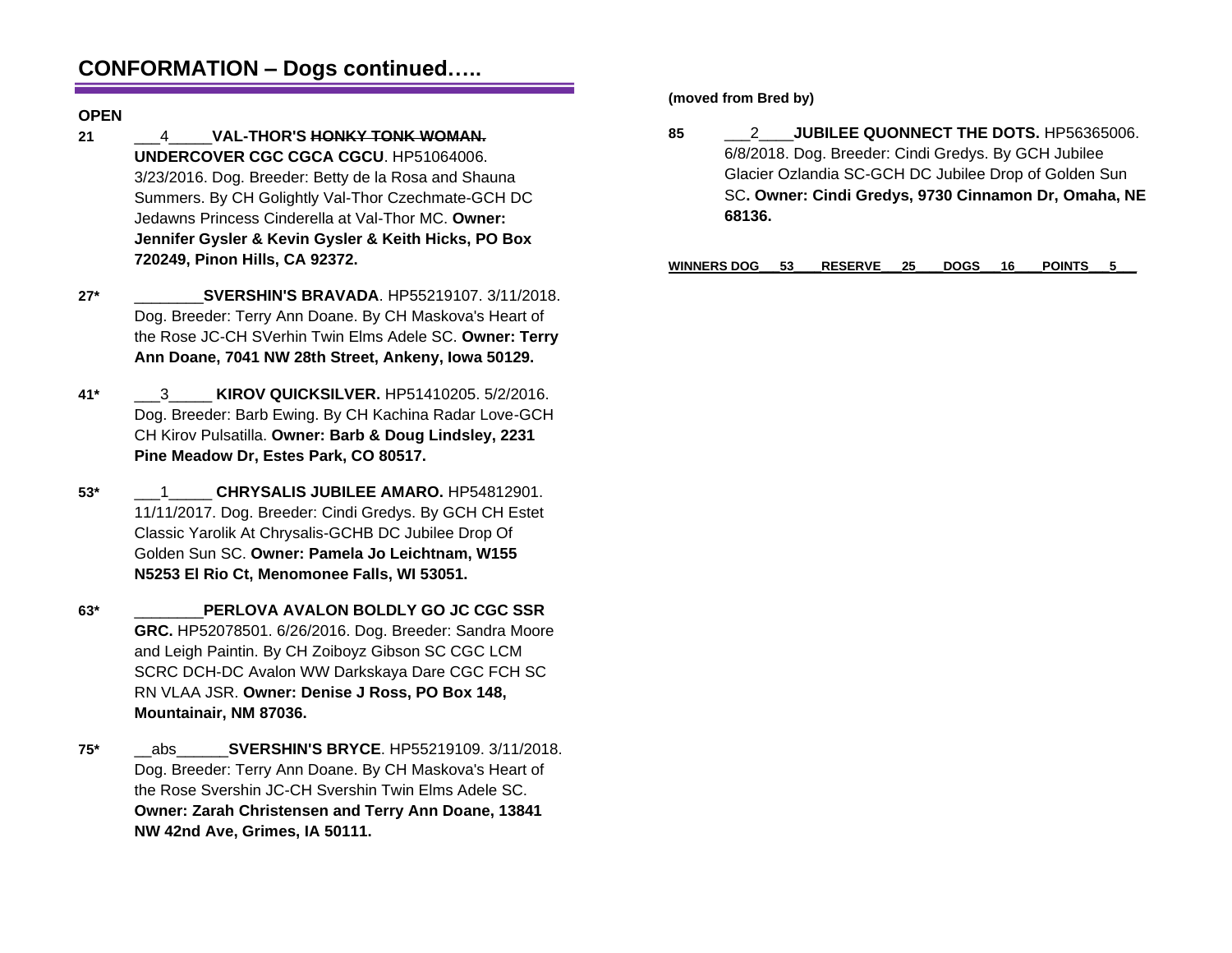### **CONFORMATION - Bitches**

### **6 MONTHS AND UNDER 9 MONTHS**

**22\*** \_\_\_1\_\_\_\_\_**KINOBI BRODNY SINCE I FELL FOR YOU.** HP59583308. 2/4/2020. Bitch. Breeder: Rebecca Peters-Campbell, Frederick R Vogel, Carol F Vogel. By CH Kyrov-Horse and Hound Heed Your Heart Kinobi-CH Kinobi Brodny La Vie En Rose. **Owner: Rebecca Peters-Campbell, 1504 Colley Rd, McDermott, OH 45652.**

### **9 MONTHS AND UNDER 12 MONTHS**

- **20** \_\_\_\_1\_\_\_\_**DEL SOL MACHIATO OF KYROV**. HP59394006. 10/22/2019. Bitch. Breeder: Dr Susan Van De Water By CH Del Sol Hermes Boots-CH Del Sol Firebolt of Coburn WNS. **Owner: Amy Sorbie, 4186 S Pagos Ct, Aurora, CO 80013. Agent: Richard Fundom.**
- **56\*** \_\_abs\_\_\_\_\_\_**SOJOURN GIRL FRIDAY**. HP58844003. 9/13/2019. Bitch. Breeder: Shain Miller. By CH Elance Temple of Time-CH Konza Plumcreek Cizeta. **Owner: Madison Miller, 1011 Leslie Blvd, Jefferson City, MO 65101. Agent Kay Cassella**.

### **12 MONTHS AND UNDER 18 MONTHS**

- **36\*** \_\_\_\_1\_\_\_\_**CHRYSALIS STAR OF MY HEART.** HP57859004. 4/13/2019. Bitch. Breeder: Pamela J Leichnam. By GCH CH Estet Classic Yarlolik At Chrysalis-GCH CH The Call of Wings BN. **Owner: Darcy Ferrentino and Pamela Leichnam, 175 Reserve Road, West Seneca, NY 14224.**
- **42\*** \_\_4\_\_\_\_\_\_ **KIROV DANCE BY THE LIGHT OF THE MOON.** HP58424403. 8/29/2019. Bitch. Breeder: Barbara Ewing, Barb Lindsley & Doug Lindsley. By CH Aria's The Minstrel Boy at Ryhka-GCH Kirov Dawn's First Light. **Owner: Barbara E Ewing, 17 County Road A16C, Las Vegas, NM 87701.**

# **CONFORMATION – Bitches continued…..**

### **12 MONTHS AND UNDER 18 MONTHS continued…..**

- **66** \_\_\_\_3\_\_\_\_**SVORA MISS COLORADO AT PLUM CREEK.** HP58277606. 6/26/2019. Bitch. Breeder: Shirley McFadden & Gary Gideon. By CH SVORA's WhiteStag-CH Blackmoor Sedona Hearts On Fire. **Owner: Mr Robert T Bates, 1253 S Perry Park Road, Sedalia, CO 80135.**
- **68** \_\_\_2\_\_\_\_\_**SVORA WEIGH UP SUZYANNA AT PLUM CREEK.** HP58277608. 6/26/2019. Bitch. Breeder: Shirley McFadden & Gary Gideon. By CH SVORA's WhiteStag-CH Blackmoor Sedona Hearts On Fire. **Owner: Mr Robert T Bates, 1253 S Perry Park Road, Sedalia, CO 80135.**

### **BRED BY EXHIBITOR**

- **26\*** \_\_\_2\_\_\_\_\_**PRAIRIE VIEWS MARILYN MERLOT.** HP58764508. 10/6/2019. Bitch. Breeder: Erica Wolf and Kitty Sawyer. By Coburns Gold Strike-Katz Peace Train. **Owner: Erica Wolf, 1260 Buffalo Road, Culver, KS.**
- **28\*** \_\_\_\_\_\_\_\_**SVERSHIN'S ZALANIA SC**. HP53350401. 4/26/2017. Bitch. Breeder: Terry Ann Doane. By CH Maskova's Heart of the Rose SVershin JC-GCH DC Svershin Twin Elms Anzhelina SC CA. **Owner: Terry Ann Doane, 7041 NW 28th Street, Ankeny, Iowa 50129.**
- **34\*** \_\_\_4\_\_\_\_\_**MOROZOVA REY'S SUMMERLANE MANDOLIN WIND.** HP57703002. 3/29/2019. Bitch. Breeder: Kathleen Novotny, Janet Adams, Anne Quinn. By GCH Tantezampe Kilimanjaro Trek At Rey-CH Summerlane Lightning Ridge Black Opal. **Owner: Kathleen Novotny, Janet Adams, Anne Quinn, 1871 Three Mile Dr, Reno, NV 89509.**
- **60\* \_\_\_1\_\_\_\_\_KIROV KACHINA PORSCHE TURBO CARRERA JC GRC.** HP51410209. 5/2/2016. Breeder: Barbara Ewing. By GCH Kachina Radar Love-GCH Kirov Pulsatilla. **Owner: Carol Enz & Barbara Ewing, PO Box 876, Ramah, NM 87321.**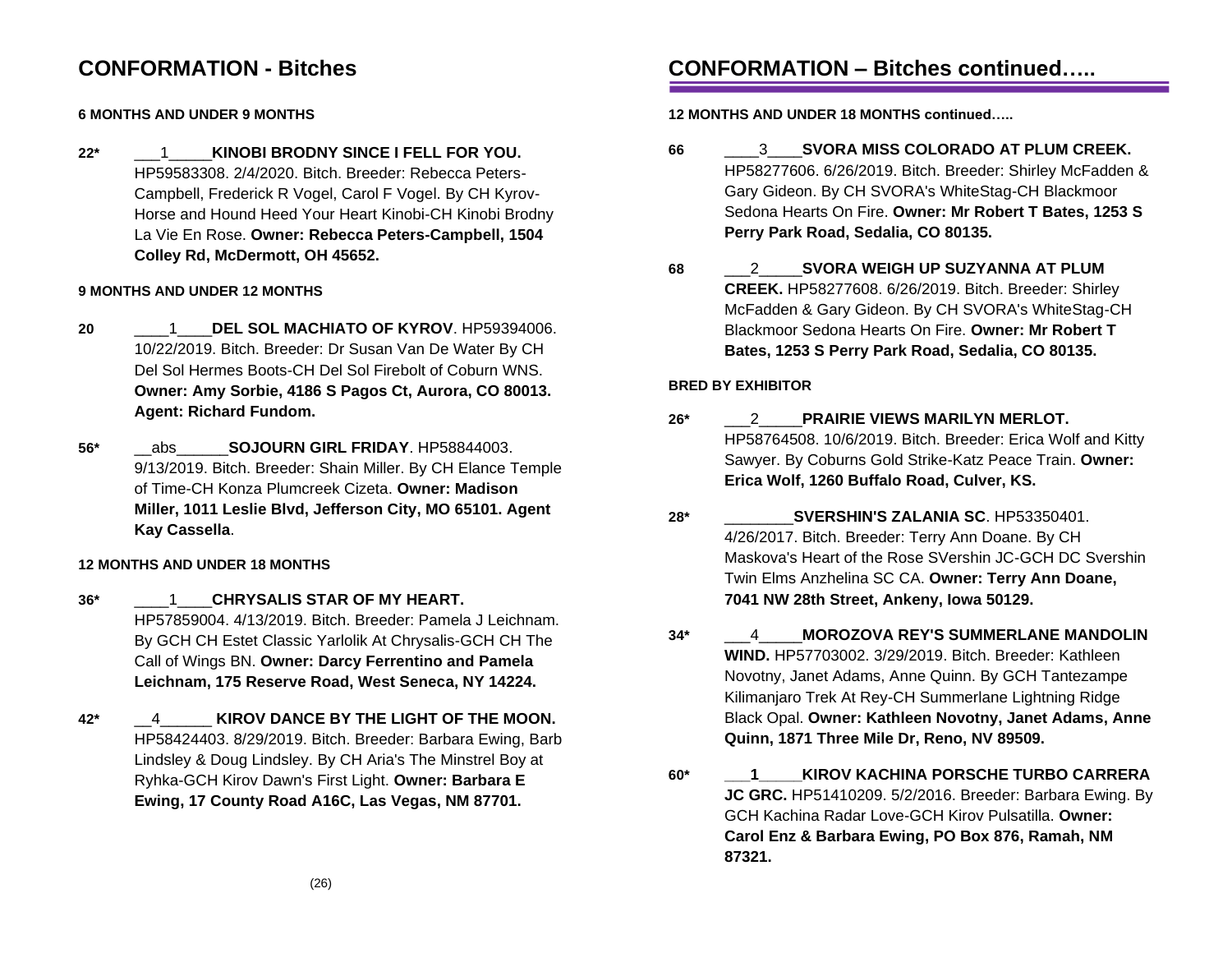### **CONFORMATION – Bitches continued…..**

- **72\*** \_\_\_\_3\_\_\_\_ **PERLOVA AVALON MHD WHO DO YOU LOVE.** HP57216901. 12/14/2018. Bitch. Breeder: Sandra Moore, Leigh Paintin, Javier Ocasio. By GCH Oxota RiverRun Tangmalangaloo Avalon CGC JC RN CGCA CGCU TKN-CH Avalon Dolce Tigrecilla Willowind BN RE SC BCAT THDA CGCA CGCU TKI. **Owner: Leigh and Ken Paintin, HC 68 Box 80, Willard, NM 87063.**
- **98** \_moved to open\_\_\_\_\_\_\_**JUBILEE WE HAVE IT ALL**. HP56365001. 6/8/2018. Bitch. Breeder: Cindi Gredys. By GCH Jubilee Glacier Ozlandia SC-GCH DC Jubilee Drop of Golden Sun SC. **Owner: Cindi Gredys, 9730 Cinnamon Dr, Omaha, NE 68136.**

#### **AMERICAN BRED**

- **48\*** \_\_\_2\_\_\_\_\_ **KATUSHKA'S STARFIRE AT CHERRY HILLS SC BCAT.** HP53656701. 5/15/2017. Bitch. Breeder: Joyce Law. By CH Katushka's Rock Star JC-GCH Katushka's Charade SC. **Owner: Kim Plache, 1909 W 23rd St, Loveland, CO 80538.**
- **94\*** \_\_\_\_\_1\_\_\_**LAUREATE ZOOROPA ADRIENNE SONGBIRD O ASPENGLO.** HP54257201. 8/13/2017. Bitch. Breeder: Patty Anderson & Mrs Jackson, A Leikam & Monica Berry. By CH Nonesuch Dancing Brave-GCH CH Laureate Adrienne K-C's Easy Lover JC. **Owner: Ms E L Sanders, 1525 Desert Rd, Whitewater, CO 81527.**

#### **OPEN**

**14** \_\_\_\_\_\_\_\_**VAL-THOR'S HONKY TONK WOMAN.** HP51064003. 3/23/2016. Bitch. Breeder: Betty de la Rosa and Shauna Summers. By CH Golightly Val-Thor Czechmate-GCH DC Jedawns Princess Cinderella at Val-Thor MC. **Owner: Betty de la Rosa and Shauna Summers, 4524 la Mesa Rd, Phelan, CA 92371.**

# **CONFORMATION – Bitches continued…..**

**OPEN continued…..**

- **18** \_\_\_\_1\_\_\_\_**KATZ-KYROV'S MAYBE IT'S MAYBELLINE.** HP47147209. 4/1/2014. Bitch. Breeder: Kitty G Sawyer & Amy Sorbie. By CH Kyrov's Crescendo-CH Katz Fifth Avenue Fashion JC. **Owner: Kitty G Sawyer, 119 Cascio Taormina Rd, Seminary, MS 39479. Agent: Richard Fundom.**
- **50\*** \_\_\_\_\_\_\_\_ **JEDAWN ZOIBOYZ RESOLUTE SKITTLES SC BCAT CGC.** HP51814206. 6/27/2016. Bitch. Breeder: Dawn Hall, Shannon Jimenez, KC Thompson, Leslie Walenta. By GCH DC Zoiboyz Eclipse Of The Heart SC CGC-FC JeDawn's Show Girl SC CGC. **Owner: David Westfall & Kim Plache, 1909 W 23rd St, Loveland, CO 80538.**
- **54\*** \_\_\_\_\_\_\_\_ **KONZA JP'S MARIA CALLAS.** HP58031201. 7/12/2018. Bitch. Breeder: Mari Iriguchi. By GCHG Konza Plum Creek Buggatti At Elance-CH Belisarius JP CL My Fantastasia. **Owner: Shigeru Iwakiri & Kay Cassella, 4025 Rockenham Cir, St George KS 66535.**
- **62\*** \_\_\_\_\_\_\_\_**AVALON PERLOVA READY SET GO SC.** HP52078505. 6/26/2016. Bitch. Breeder: Sandra Moore and Leigh Paintin. By CH Zoiboyz Gibson SC CGC LCM SCRC DCH-DC Avalon Ww Darkskaya Dare CGC FCH SC RN VLAA JSR ROM-P**. Owner: Linda Turner, PO Box 515, Mountainair, NM 87036.**
- **70** \_\_\_4\_\_\_\_\_ **KATZ PURPLE REIGN AT SUNBURST BCAT.** HP52382101. 10/14/2016. Bitch. Breeder: Kitty G Sawyer & James Sawyer. By CH Katz-Kyrov McLintock-Katz Lavender. **Owner: Robert and Diana Bates, 1253 S Perry Park Road, Sedalia, CO 80135.**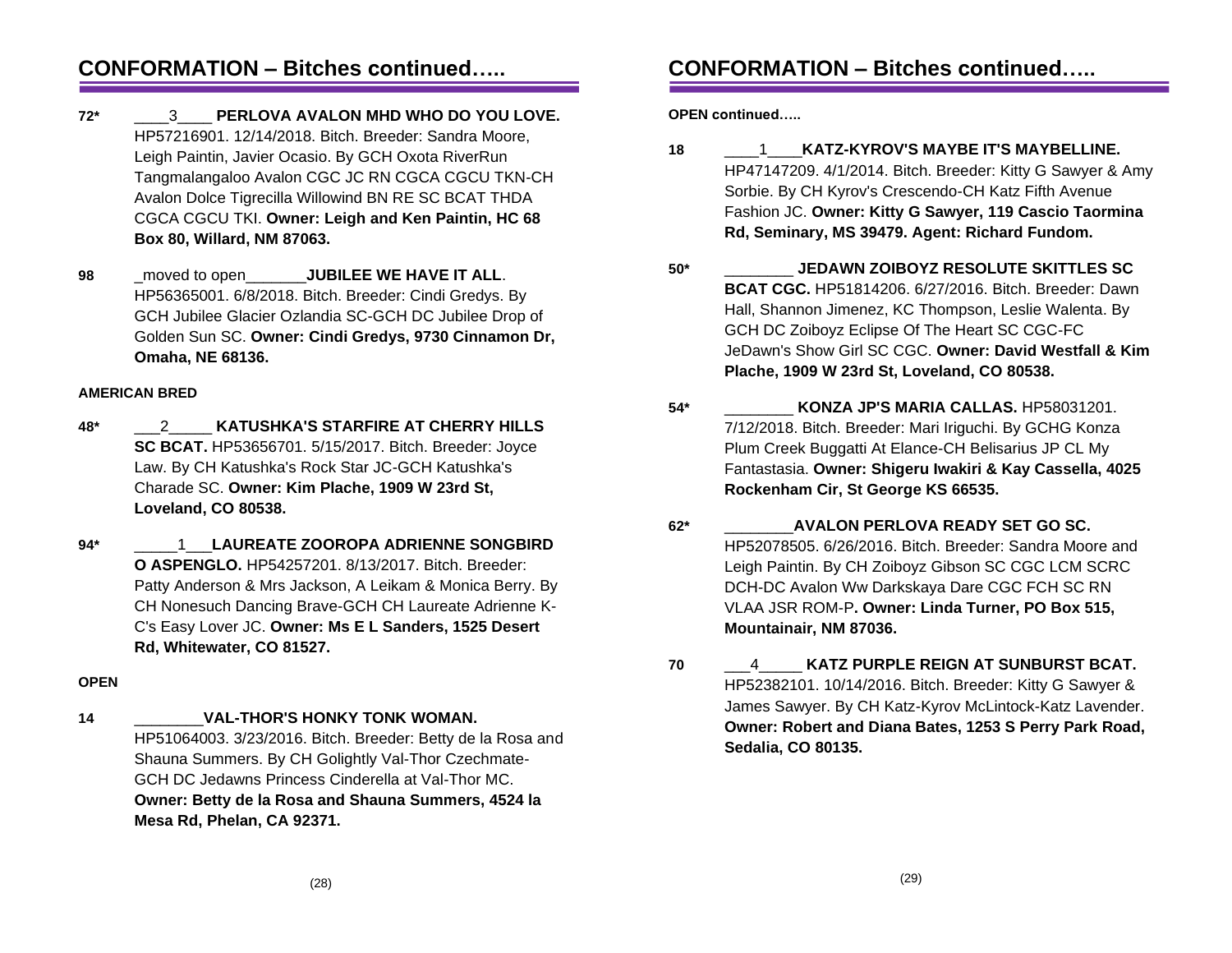### **CONFORMATION – Bitches continued…..**

**OPEN continued…..**

- **80** \_\_\_\_3\_\_\_\_ **VALKYRIES CHANTILLY.** HP50947203. 11/2/2015. Bitch. Breeder: Gillian Susan Cookenboo. By CH Valkyrie Siberian Express- CH Kyrov-Katz My Fair Lady V Valkyrie. **Owner: Gillian S Cookenboo, 6221 Blue Bell Lane, Evergreen, CO 80439.**
- **86** \_\_\_\_\_\_\_\_**DEL SOL ESTRELLA.** HP50368105. 9/10/2015. Bitch. Breeder: Susan Van de Water & Sandra Moore. By CH Del Sol Talladega Nights-Del Sol Allure of Diamonds. **Owner: Susan Van de Water, PO Box 62227, Midland, TX 79711. Agent: Sergio Espejo.**
- **92** \_\_\_\_2\_\_\_\_**GLADKII VETER THE LOST PRINCESS AT ARIA.** HP53735110. 1/23/2018. Bitch. Breeder: Roy Silguero and Curtis Judd. By CH Knapovich Diavolo of JEM CD-CH Gladkii Veter Tierruca JC. **Owner: Rita M Rice, 124 Wild Dog Rd, Madrid, NM 87010.**

### **(moved from Bred by Exhibitor)**

**98** \_\_\_\_\_\_\_\_**JUBILEE WE HAVE IT ALL**. HP56365001. 6/8/2018. Bitch. Breeder: Cindi Gredys. By GCH Jubilee Glacier Ozlandia SC-GCH DC Jubilee Drop of Golden Sun SC. **Owner: Cindi Gredys, 9730 Cinnamon Dr, Omaha, NE 68136.**

**WINNERS BITCH\_\_\_\_18\_\_\_RESERVE\_\_\_92\_\_\_\_BITCHES\_\_\_23\_\_POINTS\_\_\_5\_\_**

| 1 Point |         | 2 Points |         | 3 Points |              | 4 Points |              | 5 Points     |  |
|---------|---------|----------|---------|----------|--------------|----------|--------------|--------------|--|
| Dogs    | Bitches | Dogs     | Bitches |          | Dogs Bitches |          | Dogs Bitches | Dogs Bitches |  |
|         |         |          | 5       | 5        |              | 6        |              |              |  |

# **VETERANS**

### **VETERAN DOGS: 7 TO 10 YEARS**

- **59\*** \_\_\_1\_\_\_\_\_ **CH NOVGOROD'S MIKHAYL ROMULEVICH CD CGC.** HP41154301. 7/30/2011. Dog. Breeder: Lyn Snyder Hoflin. By CH Folly Qtrs' Dobro Romul SC-GCH Astara's Natalya of Novgorod SC CGC. **Owner: Lyn Snyder Hoflin, 6917 W 83rd Way, Arvada, CO 80003.**
- **79\*** \_\_\_2\_\_\_\_\_**GLACIERS OH CAPTAIN MY CAPTAIN.** HP45879301. 8/15/2013. Dog. Breeder: Lisa & Allan Durand. By GCH CH Zabava Bering Strait-DC Jubilee Glacier No Place Like Home SC. **Owner: Barb & Doug Lindsley, Lisa Durand, 2231 Pine Meadow Dr, Estes Park, CO 80517.**

### **VETERAN DOGS: 10 YEARS AND OLDER**

**73\*** \_\_\_1\_\_\_\_\_**GCHS DEL SOL ENDLESS ENDEAVOR WNS.** HP39055405. 5/10/2010. Dog. Breeder: Susan Van de Water & Sandra Moore & Mary Childs. By DC Windnsatin Phast on the Take SC-Avalon Tigress in the Dark JC. **Owner: Susan Van de Water, PO Box 62227, Midland, TX 79711.**

### **VETERAN BITCHES: 7 TO 10 YEARS**

- **24\*** \_\_\_2\_\_\_\_\_**GCH DC ATTAWAY-KINOBI GALA MARGARITA SC.** HP43909801. 8/6/2012. Bitch. Breeder: Rebecca Peters-Campbell, Melissa Pearce, KC Thompson, Tom Golcher. By Chabibi's Korona-Kazan SC ROMX-CH Attaway-Kinobi Running To Paradise SC. **Owner: Rebecca Peters-Cambell, 1504 Colley Rd, McDermott, OH 45652.**
- **58\*** \_\_\_\_4\_\_\_\_**GCH CH CHRYSALIS THE CALL OF WINGS BN.** HP44761406. 2/16/2013. Bitch. Breeder: Pamela Jo Leichtnam & Janis McFerrin. By Firequest Beowulf-GCH CH Chrysalis Endless Night. **Owner: Pamela Jo Leichtnam, W155 N5253 El Rio Ct, Menomonee Falls, WI 53051.**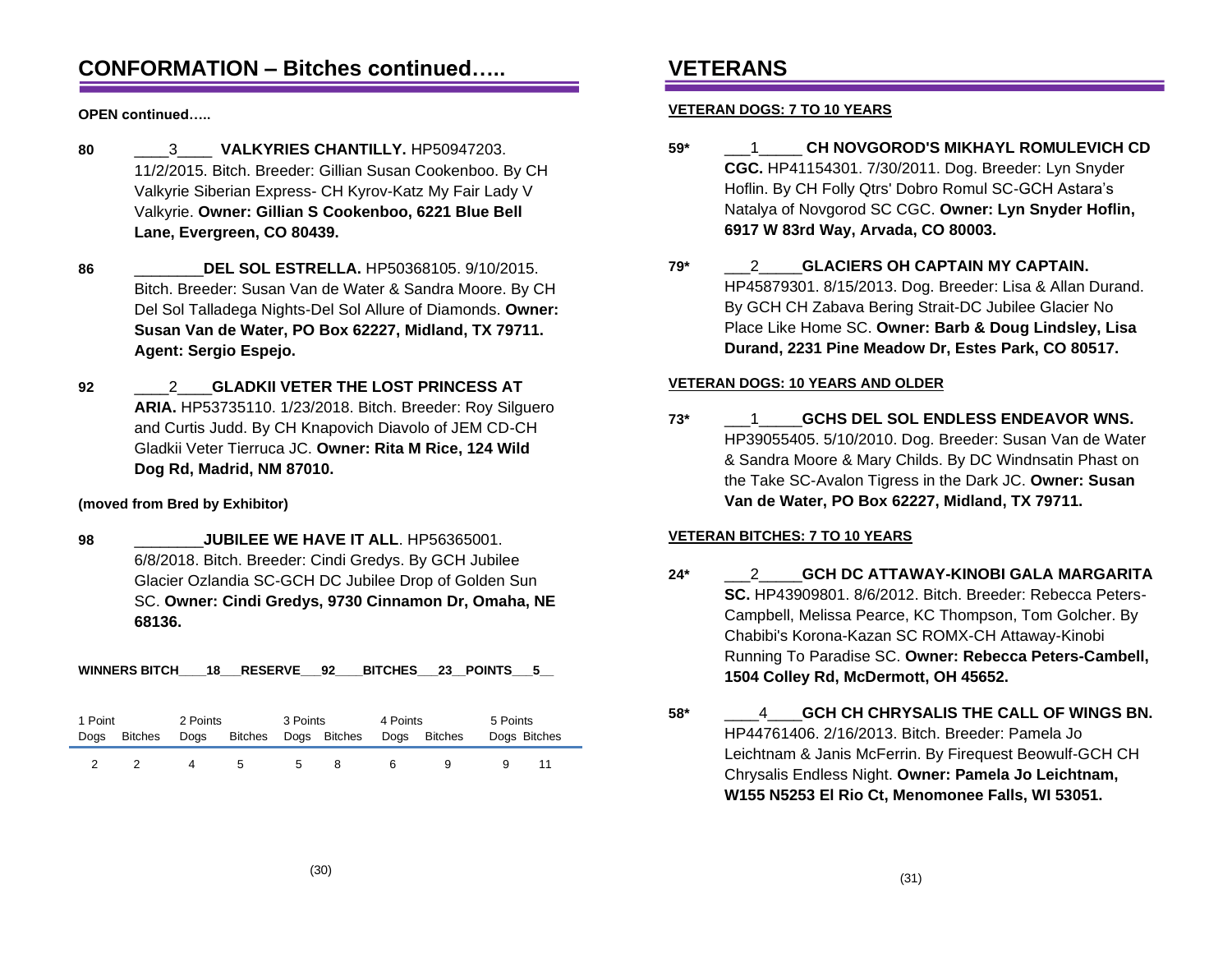## **VETERANS – BEST OF BREED**

- **76\*** \_\_\_\_3\_\_\_\_**DC AVALON WW DARKSKAYA DARE CGC SC RN VLAA ROM-P.** HP44574105. 10/20/2012. Bitch. Breeder: S Moore, S Vandewater, MD, S Bergstresser, D Embry. By DC Avalon WNS Rising Sun BN SC CGCA-Avalon Tigress in the Dark SC CC CM ROM-x. **Owner: Leigh & Ken Paintin, HC68 Box 80, Willard, NM 87063.**
- **96\*** \_\_\_\_1\_\_\_\_ **DC GCH JUBILEE DROP OF GOLDEN SUN SC.** HP42178205. 11/20/2011. Bitch. Breeder: Cindi Gredys. By CH Zabava Mars JC-GCH Jubilee-Katushka Ebel. **Owner: Cindi Gredys, 9730 Cinnamon Dr, Omaha, NE 68136.**

#### **VETERAN BITCHES: 10 YEARS AND OLDER**

- **44\*** \_\_\_\_\_1\_\_\_**GCH KIROV PULSATILLA.** HP37843301. 6/10/2010. Bitch. Breeder: Barbara E Ewing. By CH Windrift Kaleidescope JC-CH Kirov All Aflame JC. **Owner: Barbara E Ewing, 17 County Road A16C, Las Vegas, NM 87701.**
- **84\*** \_\_\_\_2\_\_\_\_**GCH CH CHRYSALIS ENDLESS NIGHT.** HP34477506. 6/15/2009. Bitch. Breeder: Pamela Jo Leichtnam & Janis McFerrin. By CH Manitias Brilliant in Black-GCH CH Chrysalis Winter Gold. **Owner: Pamela Jo Leichtnam, W155 N5253 El Rio Ct, Menomonee Falls, WI 53051.**

## **BEST OF BREED**

### **SPECIAL DOGS:**

**15** \_\_\_\_\_\_\_\_ **GCH KYROV'S SWORD DANCE.** HP52959501. 12/1/2016. Dog. Breeder: Amy Sorbie & Brenna Sorbie. By GCH CH Konza - Plum Creek Bugatti At Elance-Kyrovs Somewhere In Time. **Owner: Amy Sorbie, Brenna Sorbie and Richard Fundom, 985 S Florence St, Denver, CO 80241.**

### **BEST OF BREED**

**SPECIAL DOGS continued….:**

- **17\*** \_\_\_\_\_\_\_\_ **CH VALTHOR GOLIGHTLY DIRTY DANCING.** HP54353101. 9/27/2017. Dog. Breeder: Betty de la Rosa and Marcella Zobel. By GCH Golightly Rosa Vetrov Eirwen - DC Katushkas Breakfast at Tiffany's at Val-Thor SC**. Owner: Betty de la Rosa, 4524 la Mesa Rd, Phelan, CA 92371.**
- **29\*** \_\_\_\_\_\_\_\_**CH SVERSHIN'S ZENOVI.** HP53350404. 4/26/2017. Dog. Breeder: Terry Ann Doane. By CH Maskova's Heart of the Rose SVershin JC-GCH DC SVershin Twin Elms Anzhelina SC CA. **Owner: Terry Ann Doane, 7041 NW 28th Street, Ankeny, Iowa 50129.**
- **37\*** \_\_\_\_\_\_\_\_**GCH TANTEZAMPE KILIMANJARO TREK AT REY.** HP56029401. 2/1/2018. Dog. Breeder: Marina Cornagla. By Milionaire Bielie Noci-Fortune Cookie. **Owner: Kathleen Novotny, 1871 Three Mile Dr, Reno, NV 89509.**
- **43\*** \_\_\_\_\_\_\_\_**CH SVERSHINS ZAIEVO AT PETYA**. HP53350402. 04/26/2017. Dog. Breeder: Terry Ann Doane. By CH Maskovas Heart of the Rose Svesin-CH DC Sver Twin Elms Anzhelinashin. **Owner: Karen Berry, 3073 Coyote Road, Phelan, CA 92371.**
- **55\*** \_\_\_\_\_\_\_\_**GCH KACHINA RADAR LOVE.** HP47400901. 4/16/2014. Dog. Breeder: Carol Enz. By CH Kachina-Valeska Dream Dancer SC-GCH Kirov Embrujada JC. **Owner: Carol Enz, PO Box 876, Ramah, NM 87321.**
- **65\*** \_\_\_\_\_\_\_\_**CH STEPPES OXOTA LEGEND TT SC CGC JSR.** HP49066705. 3/30/2015. Dog. Breeder: Monika & Robin Stachon & Leonore Abordo. By GCH Oxota Avalon Halberd CGC SC LCM DCh-CH Roztropna Rada Polot. **Owner: Denise J Ross, PO Box 148, Mountainair, NM 87036.**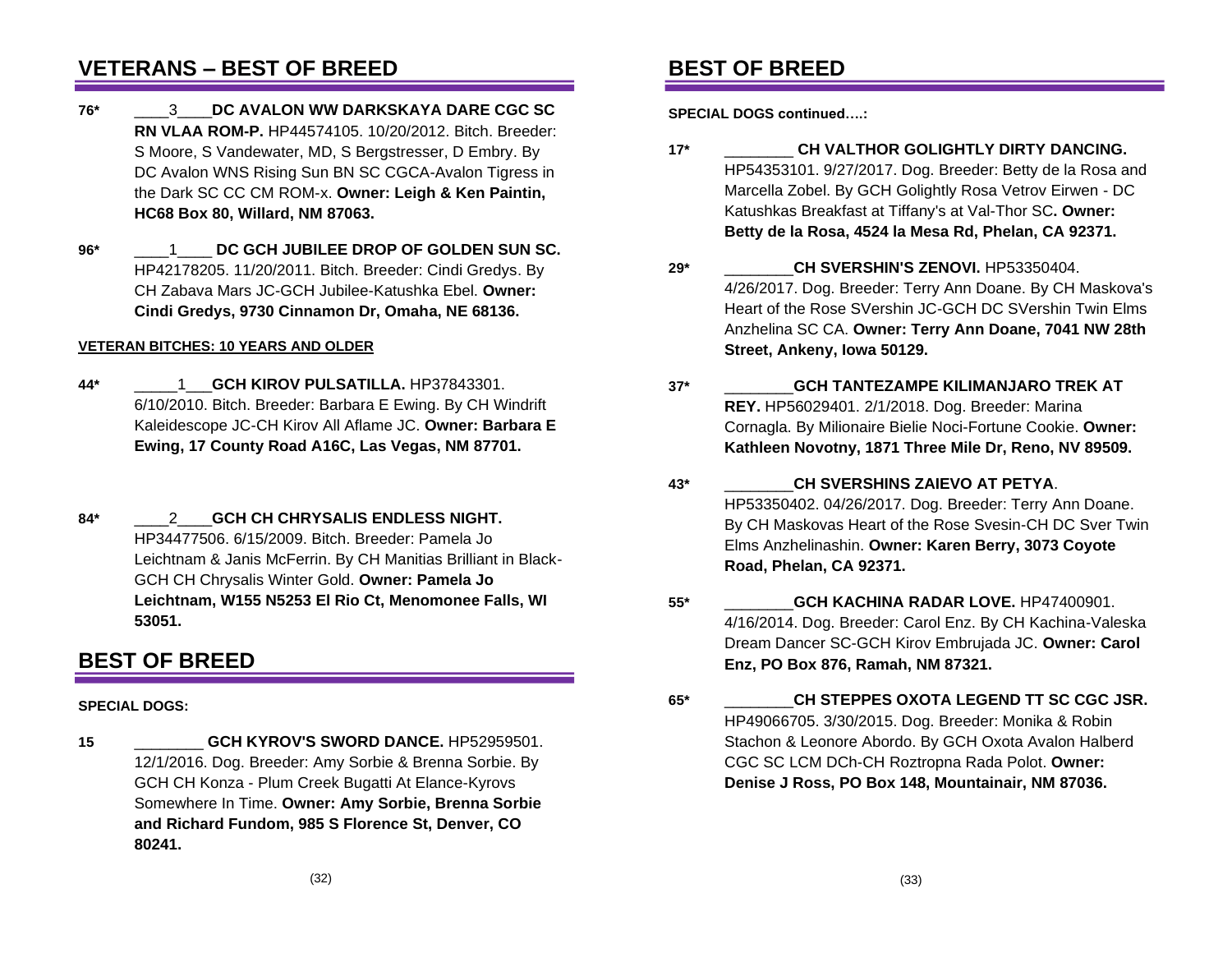## **BEST OF BREED continued….**

**SPECIAL DOGS continued…..:**

**71\*** \_\_\_\_\_\_\_\_**CH DEL SOL MISSION IMPOSSIBLE.** HP55986502. 1/21/2018. Dog. Breeder: Susan Van de Water. By GCH CH Wind N Satin End of Time Del Sol SC-Del Sol Estrella. **Owner: Susan Van de Water, PO Box 62227, Midland, TX 79711.**

**77** \_\_\_\_\_\_\_\_**GCH JUSTART MAJENKIR STATUS SYMBOL.** HP58977803. 11/21/2018. Dog. Breeder: Stuart McGraw, Justine Spiers and Karen Staudt-Cartabona. By GCHS Majenkir Bookstor Spellbinder-GCH Justart Hot Commodity. **Owner: Shigeru Iwakiri, Justine Spiers and Karen Staudt-Cartabona, 11592 Peoria Rd, Browns Valley, CA 95918.**

81 **GCH JUBILEE SAMBUCA SEVEN.** HP54812907. 11/11/2017. Dog. Breeder: Cindi Gredys. By CH Estet Classic Yarolik At Chrysalis-GCH DC Jubilee Drop Of Golden Sun SC. **Owner: Cindi Gredys, 9730 Cinnamon Dr, Omaha, NE 68136.**

### **SPECIAL BITCHES:**

- **12** \_\_\_\_\_\_\_\_**CH VALTHOR GOLIGHTLY CHA CHA SLIDE.** HP54353102. 9/27/2017. Bitch. Breeder: Betty de la Rosa and Marcella Zobel. By GCH Golightly Rosa Vetrov Eirwen - DC Katushkas Breakfast at Tiffany's at Val-Thor SC. **Owner: Betty de la Rosa, 4524 la Mesa Rd, Phelan, CA 92371.**
- **30\*** \_\_\_\_\_\_\_\_ **GCH KATUSHKA'S CHARADE SC**. HP46734704. 2/1/2014. Bitch. Breeder: Joyce E Law. By CH Katushka's Gauguin-CH Jubilee Solatido At Katushka. **Owner: Joyce E Law, 5495 W Kentucky Ave, Lakewood, CO 80226.**
- **40\*** \_\_\_\_\_\_\_\_**CH TWIN ELMS SOCHELNIK V SVERSHIN.** HP49001702. 12/24/2014. Bitch. Breeder: Suzan Breaz and Terry Ann Doane. By CH Twin Elms Anton-CH Twin Elms Svershin Nisza. **Owner: Karen Berry, Terry Ann Doane, 3073 Coyote Road, Phelan, CA 92371.**

## **BEST OF BREED continued….**

**SPECIAL BITCHES continued…..:**

- **46\*** \_\_\_abs\_\_\_\_\_ **CH HORSE AND HOUND FULL OF SURPRISE.** HP53998407. 7/1/2017. Bitch. Breeder: Pamela Buffington. By GCHS CH Konza-Plum Creek Bugatti at Elance-GCH Horse and Hound Paimpont. **Owner: Pamela Buffington & Loraine Gough, PO Box 716, Wellington, CO 80549.**
- **52\*** \_\_\_\_\_\_\_\_ **CH HORSE AND HOUND FULL OF HOPE.** HP53998401. 7/1/2017. Bitch. Breeder: Pamela Buffington. By GCHS CH Konza-Plum Creek Bugatti at Elance-GCH Horse and Hound Paimpont. **Owner: Pamela Buffington & Loraine Gough, PO Box 716, Wellington, CO 80549.**
- **64\*** \_\_\_\_\_\_\_\_**CH KACHINA ALL FOR LOVE CC CM**. HP47400905. 4/16/2014. Bitch. Breeder: Carol Enz. By CH Kachina-Valeska Dream Dancer SC-GCH Kirov Embrujada RN JC. **Owner: Linda Turner, PO Box 515, Mountainair, NM 87036.**
- **74\*** \_\_\_\_\_\_\_\_**CH PERLOVA AVALON GIDDY UP GO CC CM SC.** HP52078502. 6/26/2016. Bitch. Breeder: Leigh Paintin & Sandra Moore. By CH Zoiboys Gibson SC CGC-DC Avalon Ww Darksksys Dare CGC SC RN VLAA ROM-P. **Owner: Leigh & Ken Paintin, HC 68 Box 80, Willard, NM 87063.**
- **78\*** \_\_\_\_\_\_\_\_**KONZA SOJOURN IN A GADDA DA VIDA.** HP52752202. 11/18/2016. Bitch. Breeder: Kay McMillin & Shain Miller. By Katz Kir Royale-Konza-Plum Creek Cizeta. **Owner: Kelley Frary, 2109 30th St, Des Moines, IA 50310.**
- **82\*** \_\_\_\_\_\_\_\_**GCH STEPPES OXOTA FLASHDANCE TT JC JSR.** HP49066707. 3/30/2015. Bitch. Breeder: Monika & Robin Stachon & Leonore Abordo. By GCH Oxota Avalon Halberd CGC SC LCM DCh-CH Roztropna Rada Polot. **Owner: Denise J Ross, PO Box 148, Mountainair, NM 87036.**